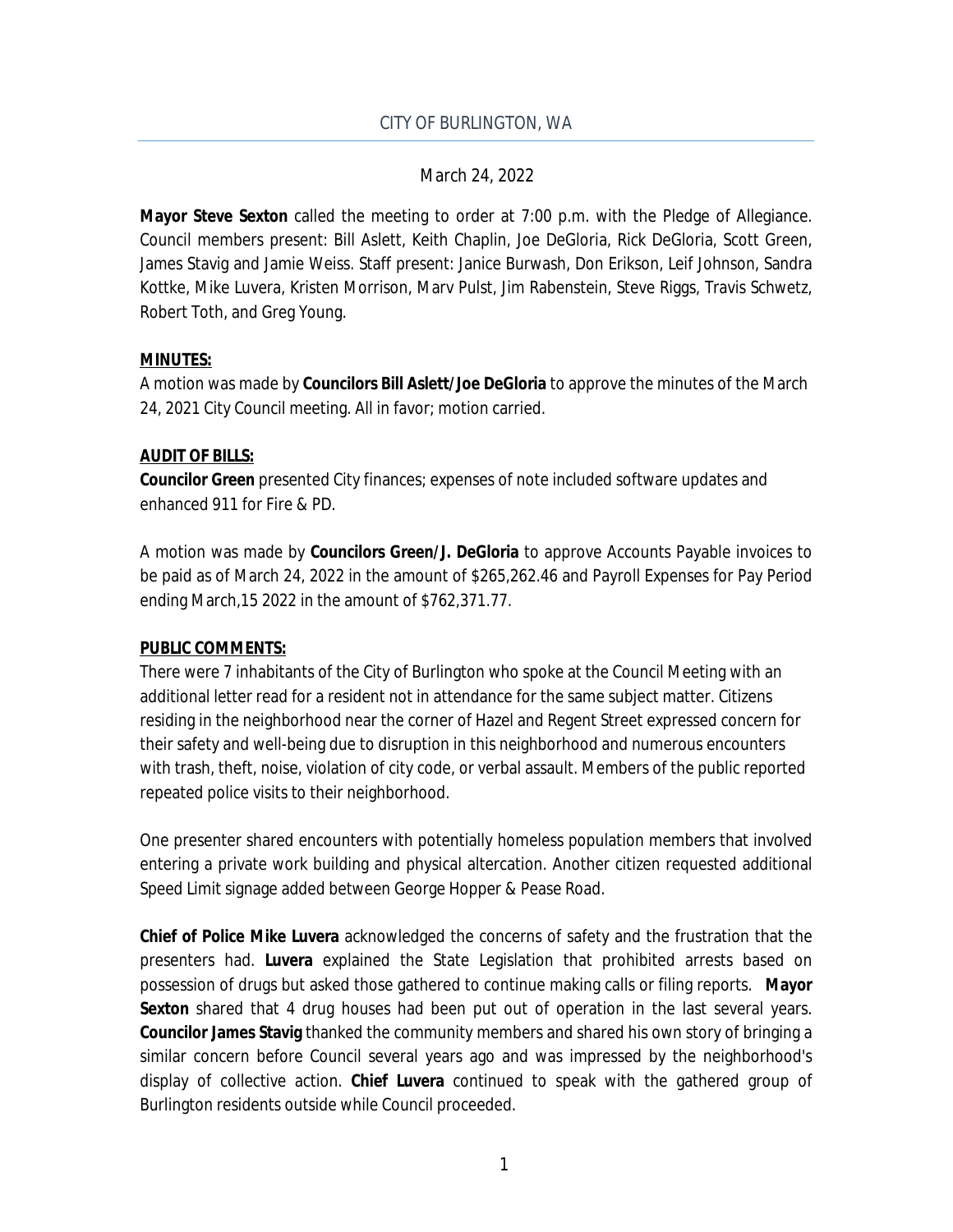### CITY OF BURLINGTON, WA

## March 24, 2022

Members of the public may submit comments or questions by mail to City Hall at 833 S. Spruce Street, ATTN: Greg Young, or by email to badministration@burlingtonwa.gov. Contact information for all the City Departments is available at [www.burlingtonwa.gov.](http://www.burlingtonwa.gov)

#### **COUNCIL COMMENTS:**

**Councilor Bill Aslett** was proud to share his WWW apparel with Council.

**Councilor Joe DeGloria** commented about a damaged power pole that may require replacement.

### **MAYOR'S UPDATE:**

No Mayor's Update.

## **PRESENTATION:**

No Presentation.

### **PROCLAMATION:**

No Proclamation.

## **COMMITTEE & BOARD REPORTS:**

**Councilor Keith Chaplin** shared updates from the Public Works meeting with the Oak Street project coming to a closure and the Library truss project moving forward.

**Councilor Bill Aslett** observed the road conditions in the George Hopper Rd. areas are starting to show wear. **Councilor Chaplin** requested a map and project outline of the forecasted road improvement projects.

**Marv Pulst** reported on a tree maintenance project requested by a Burlington resident, wherein the City cannot take action because it is privately owned.

#### **OFFICERS REPORTS:**

**Public Works Director Marv Pulst** updated the Council on the incoming tide of Federal Infrastructure Grants opportunities, requirements include Engineering Analysis. The City of Burlington applied for a grant last year that was not rewarded. Due to issues with the clarity of the phone connection, **Councilor Bill Aslett** requested for **Marv Pulst** to write up a short memo to send to Council for reading.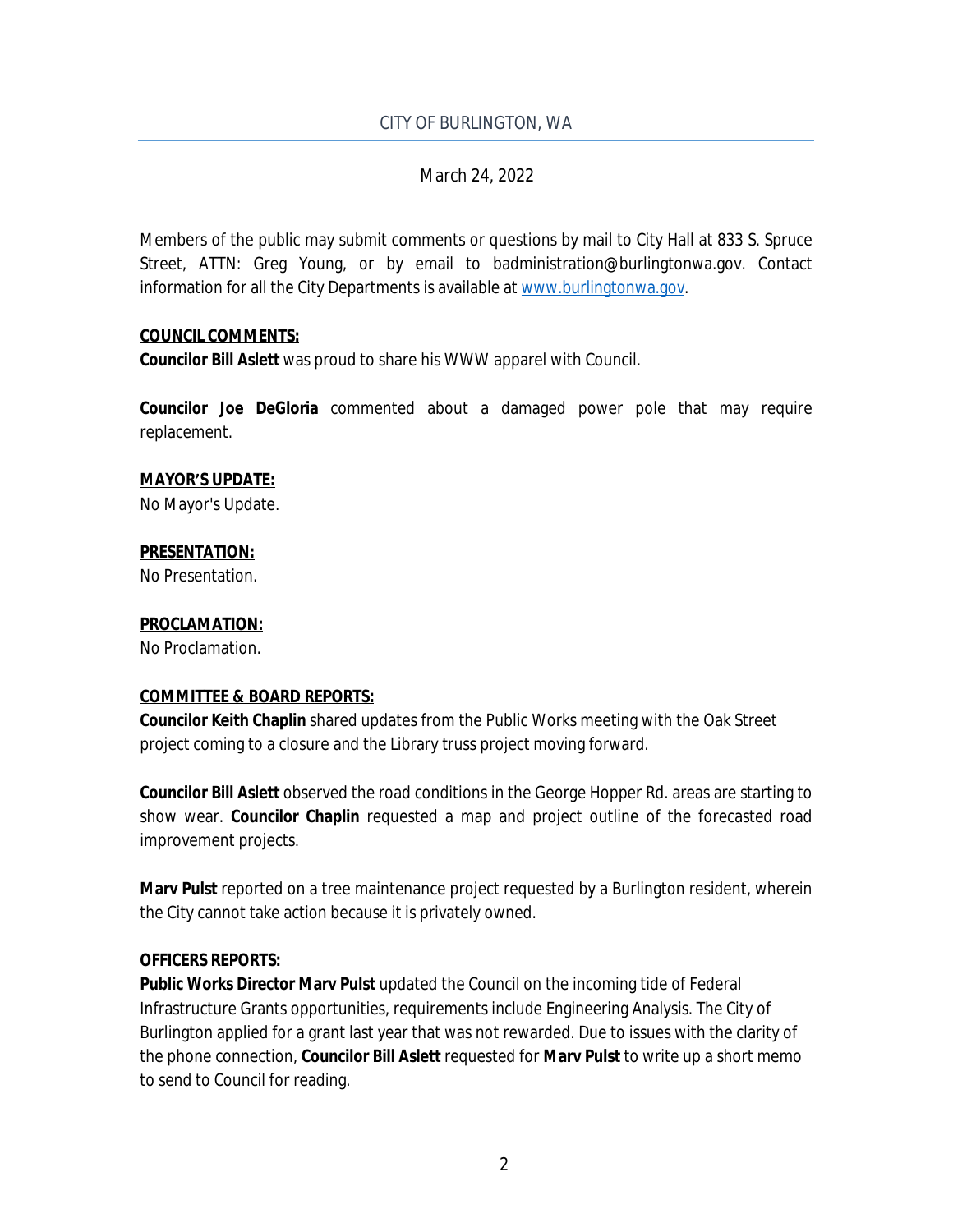#### **UNFINISHED BUSINESS:**

No Unfinished Business.

#### **CONSENT AGENDA:**

No Consent Agenda.

#### **NEW BUSINESS:**

#### **Pin Piling Agreement for Library Truss Repair**

**Public Works Director Marv Pulst** presented to Council the bid collected for the library roof trusses in need of repair. The estimated cost is \$50K which qualifies as a "capital improvement" under fund 301. Burlington Public Library will be closed approximately 2 weeks once the work begins.

**Councilors Chaplin/Weiss** made a motion to approve the construction agreement with MM Piling and Construction and authorize the Mayor's signature. All in favor; motion carried.

#### **Interlocal Agreement with BE School District**

**City Administrator Greg Young** presented the Interlocal Agreement proposal on behalf of the Parks and Recreation Department. This agreement would create a partnership between the City and School District wherein each party can use the other's facilities without rental charges. **Greg** Young believes the streamlined paperwork will offer easier overlap with the School District ushering in a new period for recreational opportunities and cross-pollination. **Councilor Stavig** was surprised there was not already an Interlocal Agreement with the School District in place and thanked **Christi Kinney** for initiating one.

**Councilors Bill Aslett/Rich DeGloria** made a motion to approve the Interlocal Agreement between the Burlington Edison School District and the City and authorize the Mayor to sign. All in favor; motion carried.

#### **Letter of Understanding (LOU) with IAFF Local 411 Regarding Paramedic Staffing Levels**

**City Administrator Greg Young** in collaboration with **Fire Chief Rob Toth** shared the proposed split-staffing agreement letter to address the Minimum Staffing requirement needed for the Union Agreement. **Greg Young** noted the 24-48 hour shifts that result in a disruptive amount of overtime if staff are required to remain on duty. The City worked cooperatively with the Union to arrive at the split staff model. This LOU agreement would be short term with an expiration date of December 2022. **Councilor Stavig** asked for clarification; is the short staffing a result of vacations or sick leave or all around shortages. **Greg Young** stated that it is a combination of both with the necessary overtime situation occurring with the staff shortages bottleneck.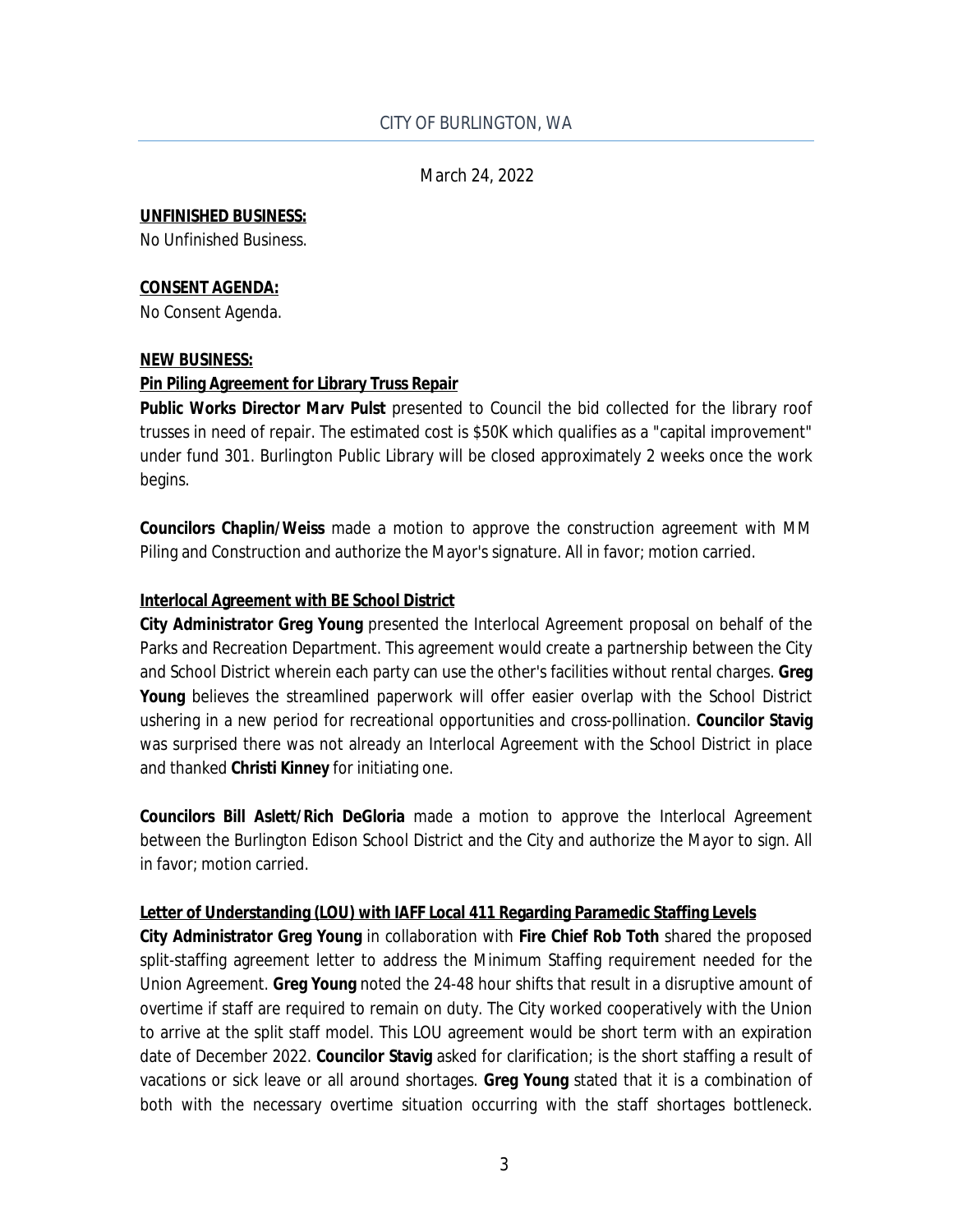**Councilor Green** inquired if this could be a Liability issue. **Fire Chief Toth** shared the main liability is the burnout of the workforce if they continue to be forced into working overtime but the split-staff model is not a source of liability. A full staff of Paramedics would by 9, the City currently has 3. **Councilor Weiss** asked if there could be ramifications with the timeline, for example if the Union wanted to continue with the split-staff agreement. **Chief Toth** responded that all parties involved want this situation to be resolved as soon as possible with a return to Emergency Vehicles being operated with 2 Paramedics. **Bill Aslett** thanked the Union for working with the City to find a solution.

**Councilors Scott Green/Bill Aslett** moved to approve the Letter of Understanding between the City and IAFF Local 4111 and authorize the Mayor to sign. All in favor; motion carried.

### **Police and Fire New Hire Bonuses**

**City Administrator Greg Young** introduced a proposed new hire program developed in conjunction with the Chiefs of Police and Fire departments. In response to an acute shortage of qualified staff across the nation, the City has struggled to find and hire First Responders particularly Patrol Officers and Paramedics. The City hopes for this to be a short term solution and are simultaneously working on a retention program negotiating updated Union contracts. **Councilor Green** raised concerns about the type of candidates a signing bonus might attract and that an incentive program is not addressing the root problem of First Responder shortages; **Green** also recalled the initial signing bonus being approximately \$7,500K and was surprised by the leap to \$30K. **Councilor Stavig** had reservations about the added vacation perks and was opposed to the \$30K signing bonus as he felt the figure was too high. **Young** explained that Burlington is trying to find an appropriately attractive draw for candidates to address this emergent problem. **Councilor Bill Aslett** referenced the room full of Citizens that spoke with Council at this very meeting as an example of the issues due to low numbers in Law

Enforcement. **Mayor Sexton** emphasized that the bonuses also make business sense, the bonus is less expensive than Law Enforcement academy. **Councilor Chaplin** expressed his support of this Resolution and added that he hoped it would ensure high quality applicants. **Chief Luvera** spoke to Council explaining that in his 5 years in the City's employment only 10 of the starting staff remained out of 27.

**Councilors Green/Chaplin** moved to approve the Resolution adopting the Police and Paramedic New Hire Bonus Program and authorize the Mayor to sign. Six in favor, Councilor Stavig opposed; motion carried.

#### **New City Procurement Code Chapter 2.84**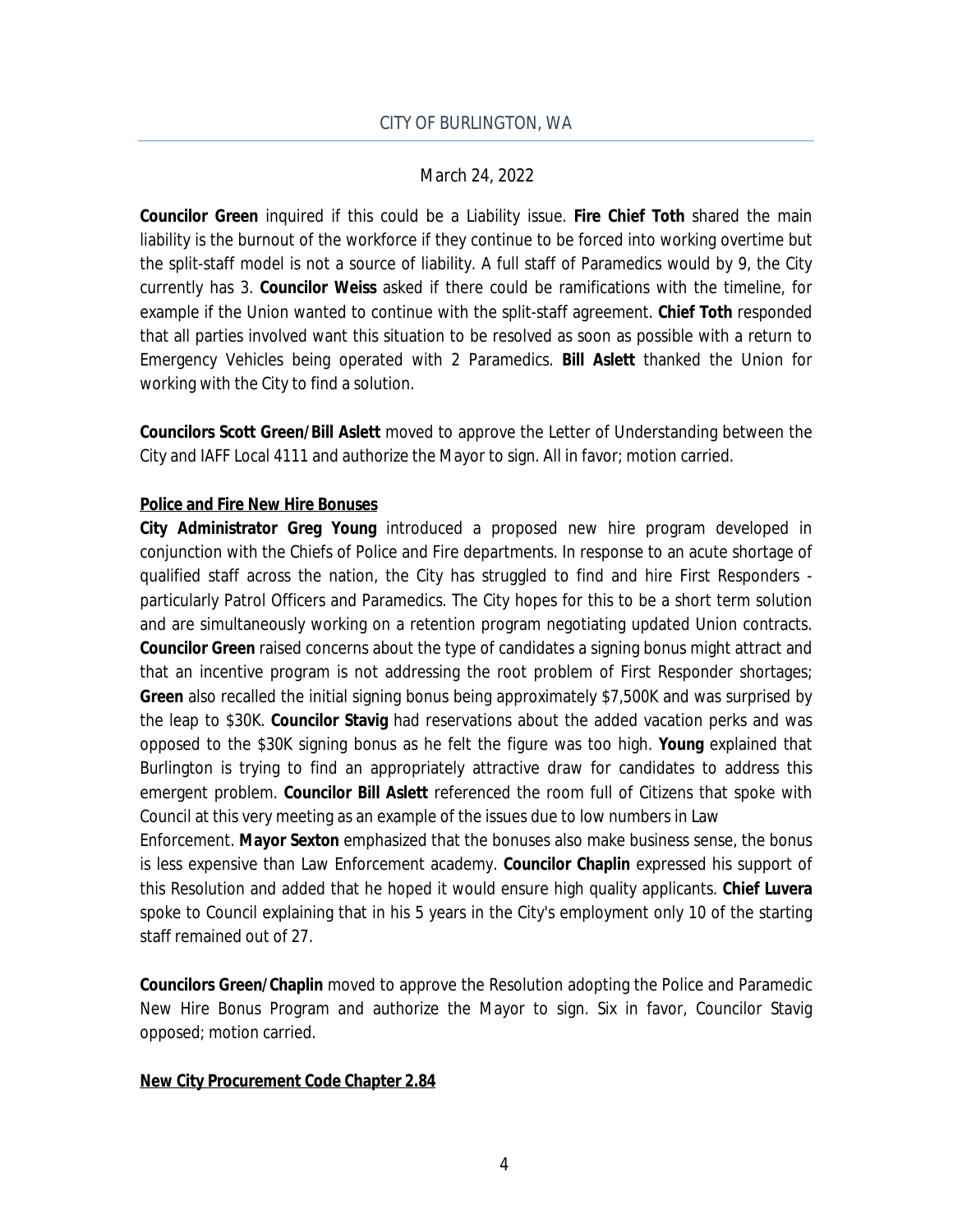**City Administrator Greg Young** presented a new City Procurement Code guideline to Council. Discussion was had; wherein **Councilor Stavig** would have preferred a workshop with Council input on the new procurement processes and for more Council involvement in expense approvals; **Councilor Green** sees this as an improvement for City staff simplicity and clarity; **Councilor Aslett** believes this could help give Department heads tools with accountability and established trust; **Councilor J. DeGloria** also requested a workshop and disagrees with the Council not approving all sizable expenditures but appreciates the document downsizing from 24 to 3 pages long; **Councilor Chaplin** added that he would like things discussed on the CIP to come back before Council prior to final approval. **Aslett** was pleased with the ease of the new document and noted that it is important for Council to be accurate when outlining budgets and **Chaplin** sees the budget as a guide but that will need revisions. There were conversations about establishing trust between City Councilmembers and City Staff, having more conversations about expenses and the order of approving larger spending, and increasing transparency on plans versus actions. **Mayor Sexton** wanted the Council to know that many City department heads were apprehensive to present projects or expenses to Council. **Streets Department Supervisor Travis Schwetz** emphasized that it seems like there is a lack of trust from the Council for City Staff to do their jobs. Several Councilmembers requested more workshops, possibly with additional City Staff in attendance, to discuss this new Procurement Process Proposal. **Councilor Chaplin** asked for some example projects to demonstrate the procurement process in action. **City Administrator Greg Young** noted that Council could contact him with any workshop topics or requests.

No action was taken by Council. Discussion was tabled for a future workshop.

\_\_\_\_\_\_\_\_\_\_\_\_\_\_\_\_ \_\_\_\_\_\_\_\_\_\_\_\_\_\_\_\_\_

#### **EXECUTIVE SESSION:**

No Executive Session.

#### **ADJOURNMENT:**

**Mayor Sexton** adjourned the meeting at 9:25 p.m.

Joseph Stewart Steve Sexton Finance Director Mayor